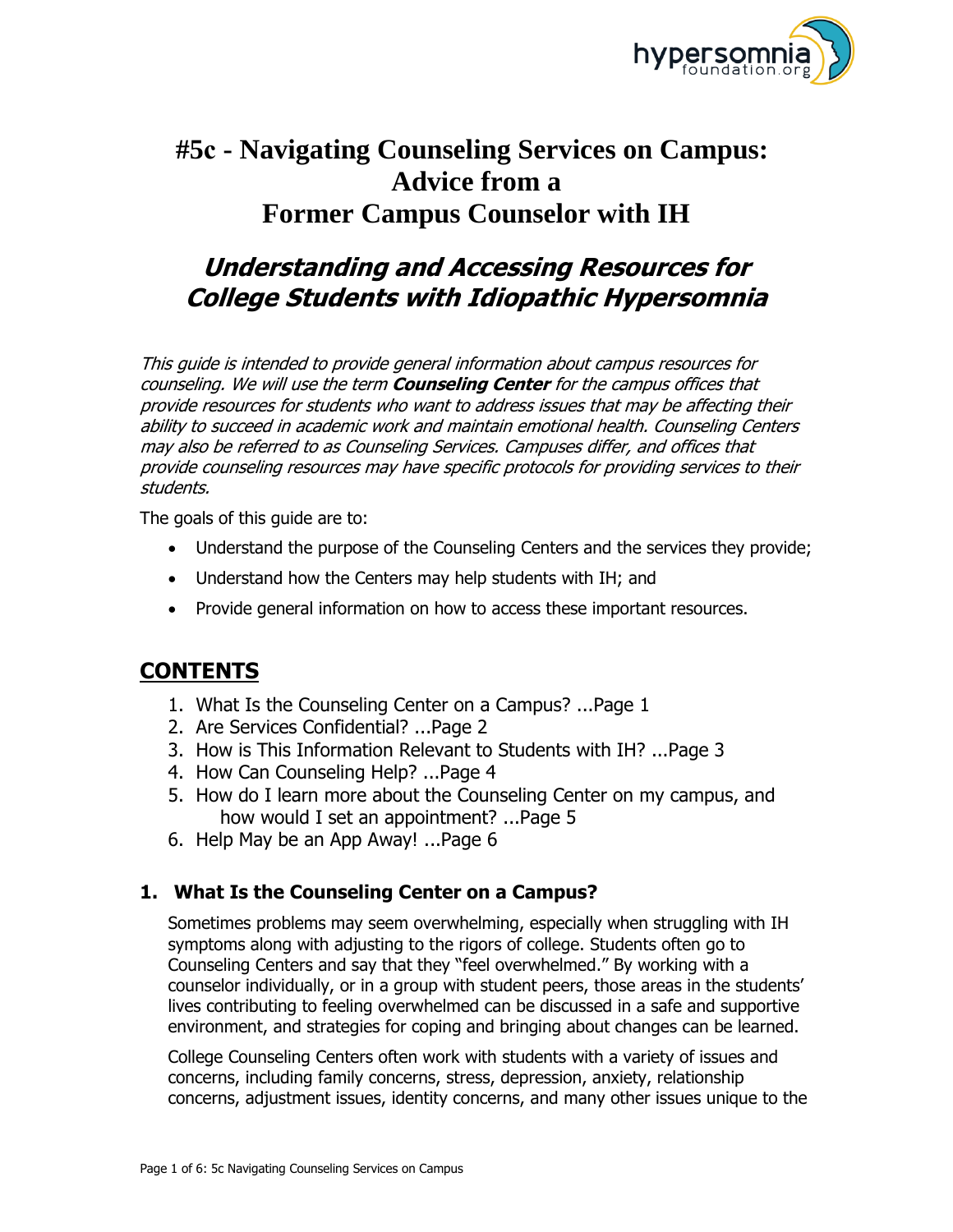

individual student. **If you are experiencing an issue that is causing any kind of distress, including difficulties with managing IH symptoms, then it is appropriate to contact the Counseling Center on campus.** 

**If you are an online student who is not campus-based or does not have physical access to campus,** there is information about counseling services for you in the Counseling Services section of the Online Education guide [\(https://www.hypersomniafoundation.org/wp-content/uploads/4a-Online-](https://www.hypersomniafoundation.org/wp-content/uploads/4a-Online-Education.pdf)[Education.pdf\)](https://www.hypersomniafoundation.org/wp-content/uploads/4a-Online-Education.pdf).

**Most Counseling Centers are available to all enrolled students at no or minimal charge**. They are most often located on campus so that they are convenient to use.

#### **In general, the goals of Campus Counseling Centers are to:**

- Support and promote the emotional well-being of students so they have a better chance of academic success;
- Assist students with adjustment to college life and concurrent pursuit of academic, social and career goals; and
- Provide a safe, accepting, non-judgmental, and respectful environment to discuss personal concerns.

**Summary:** Counseling Centers are accessible (easy to get to, affordable) and relevant to the needs of college students. They are a safe place, where students should not be judged by their race, religion, gender, sexual orientation, disability, medical issue, or any concern they have.

### **2. Are Services Confidential?**

Counseling services are confidential, which means no one will know that you are attending the sessions and nothing that is discussed is disclosed without your expressed, written consent. Exceptions to confidentiality include concerns over harm to self or harm to others, including suspected child abuse, elder abuse, or suspected abuse of other dependent persons.

# **3. How Is This Information Relevant to Students with IH?**

Sleepiness may interfere with getting up on time, being able to sit through a class without falling asleep, being able to attend social activities, staying awake while studying, focusing, and organizing work for the course, etc.

Any type of personal issue that students experience, especially if it interferes with their academic success and emotional well being, is appropriate to discuss at the Counseling Center. Sometimes the Counseling Center will connect students to additional resources if they are deemed more helpful. While counselors are not able to treat IH specifically, they do offer a safe, respectful, and supportive environment,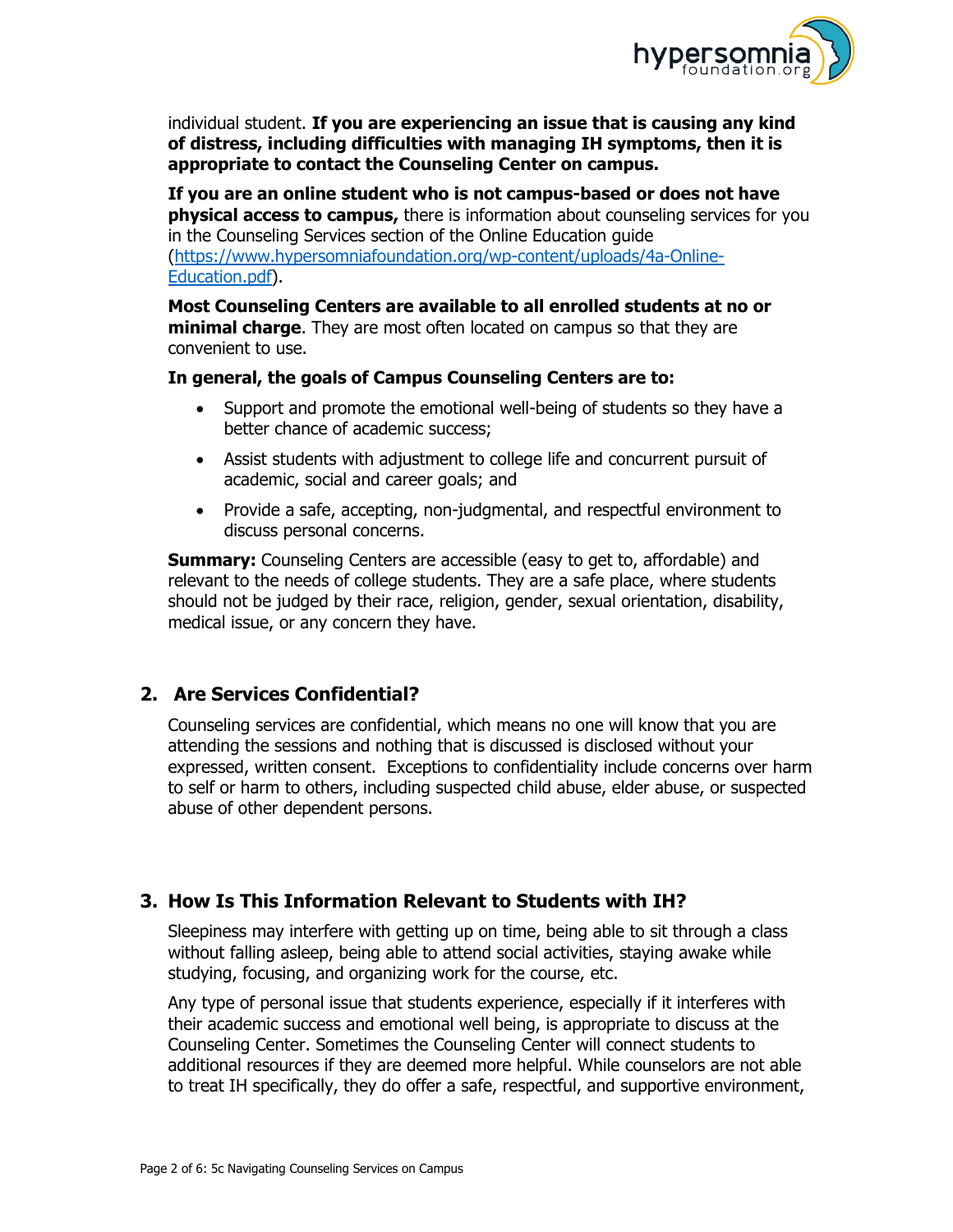

in which to discuss concerns and find ways to cope. You may feel less alone and more empowered to tackle issues that feel overwhelming.

#### **College is an adjustment for all students. A few common areas for adjustment for students, regardless of whether they have a disability, are:**

- Rigorous academic demands;
- Multiple assignments due in short amounts of time and at the same time;
- Longer classes or extra requirements in or out of the classroom;
- Additional attendance requirements (check the syllabus for course expectations); and
- Living away from home and familiar support systems.

#### **For students with IH, college presents additional challenges, which are unique in their own ways:**

- Some students may have been recently diagnosed and are trying to understand and adapt to their condition.
- Some may have had IH for a long time and have some adaptive strategies, but the challenges of college are requiring new coping strategies.
- Other students may be suffering from symptoms of IH, do not understand what is wrong, and may be discouraged with themselves and with college due to their struggles.
- Finally, most students with IH may not know anyone else who experiences the profound sleepiness that they do. Other students, and faculty as well, may be sympathetic but find it difficult to truly understand and may be at a loss as to how to help.
- Extracurricular activities may enhance the college experience but can be particularly challenging or stressful for students with IH. Students with IH may want to get involved in activities but find that it can be too difficult to follow through with them because of sleepiness.
- Living away from home, on or near campus, challenges students with IH to create new safety nets for themselves to replace the ones their loved ones had in place for them, such as alarms for waking, management of medications (including renewing and acquiring them), organization regimens, etc.
- Students with IH may try to keep up with other students' schedules and may feel frustrated when that does not work well. It is normal that students with IH would feel isolated and frustrated with this going on.

# **4. How Can Counseling Help?**

Counseling can't change the symptoms of IH, but it can be a relief to explain your concerns to someone who listens with compassion, without judgment, with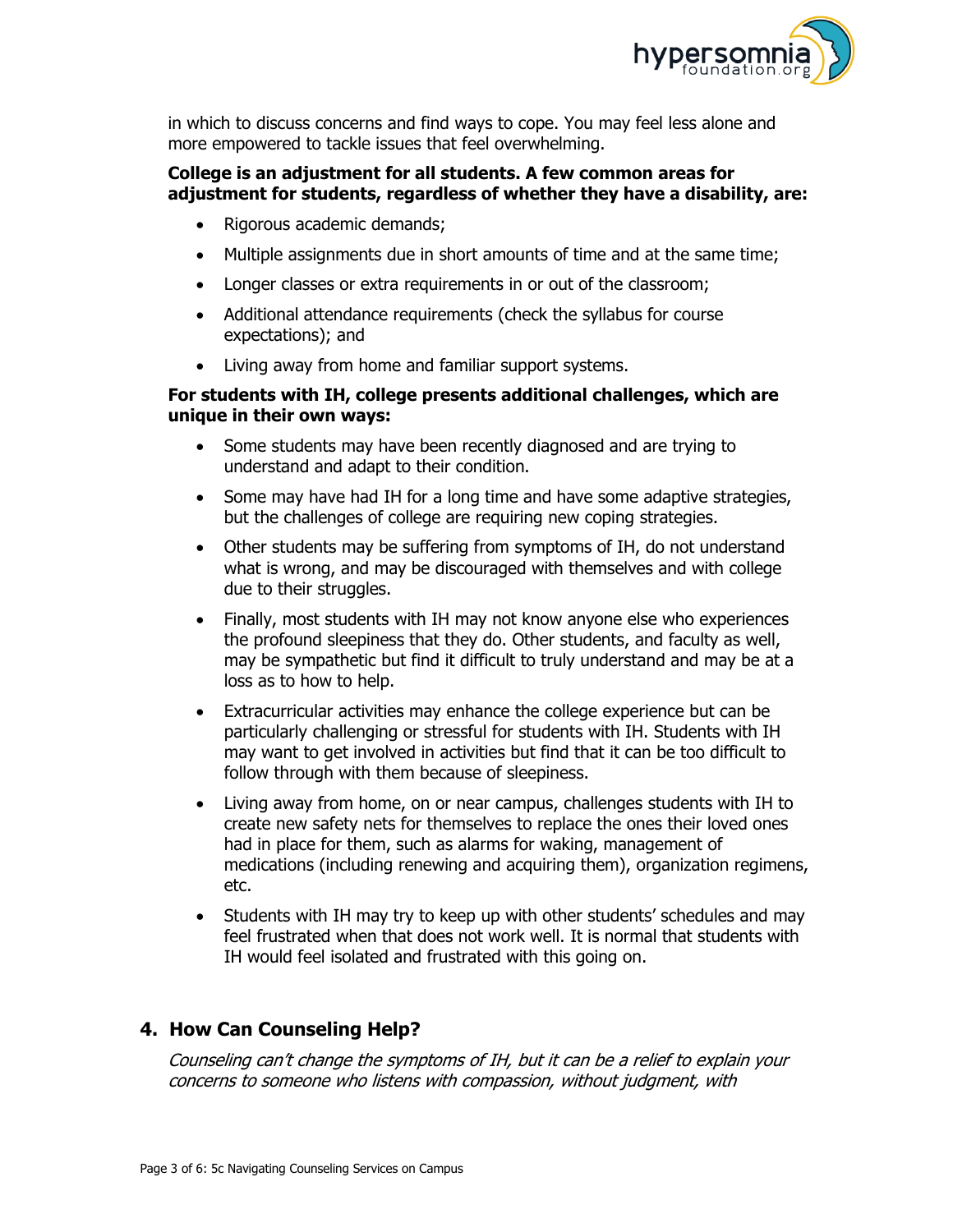

acceptance, who cares, and will do their best to understand and help you find ways to better cope and create strategies to manage the effects of the symptoms.

Counselors generally understand that each person is unique. Counselors often:

- Assist the students with IH with identifying what is working and not working.
- Explore with the students the types of schedules and approaches to managing their IH symptoms each day that are unique to their needs. (There are no "answers", especially because IH presents differently in different people and at different times.)
- Help the students with IH develop greater awareness of what types of schedules and activities work best for them.
- Counselors may connect students with IH to other helpful resources on or off campus.
- But most importantly, the counselor will work with students who have IH as important, unique, and worthy people, who need to navigate life a little differently, shifting focus from "I can't do this…" to "**These are things I can do well."**

**Summary:** Counseling can help promote a greater sense of emotional well-being, by treating students with IH with respect, support, understanding, and acceptance. A goal is for students with IH is to focus on their strengths and abilities, and develop strategies for addressing their academic, personal, and social concerns, to the best of their abilities. Counselors also know many resources on campus and can be very helpful in connecting students with IH to resources that may be useful.

### **5. How do I learn more about the Counseling Center on my campus, and how would I set an appointment?**

(Below are general guidelines that may be true for many but not necessary all campuses. Please check with your campus to get specific information about services provided.)

- Most campuses have Orientation programs for new students, which will review all student-support services, including the Counseling Center.
- There often are brochures or flyers in common areas.
- Another very good way to learn about the Counseling Center on your campus is to go online and look under SUPPORT SERVICES for students or search directly for "Counseling Services" or "Counseling Center" in the search bar.
- Most Counseling Centers on campus have websites that provide a great deal of information about their services, including but not limited to:
	- $\circ$  Eligibility (generally all enrolled students are eligible)
	- o How to set an appointment (this may be done over the phone, or students may walk into the Counseling Center and arrange the appointment there)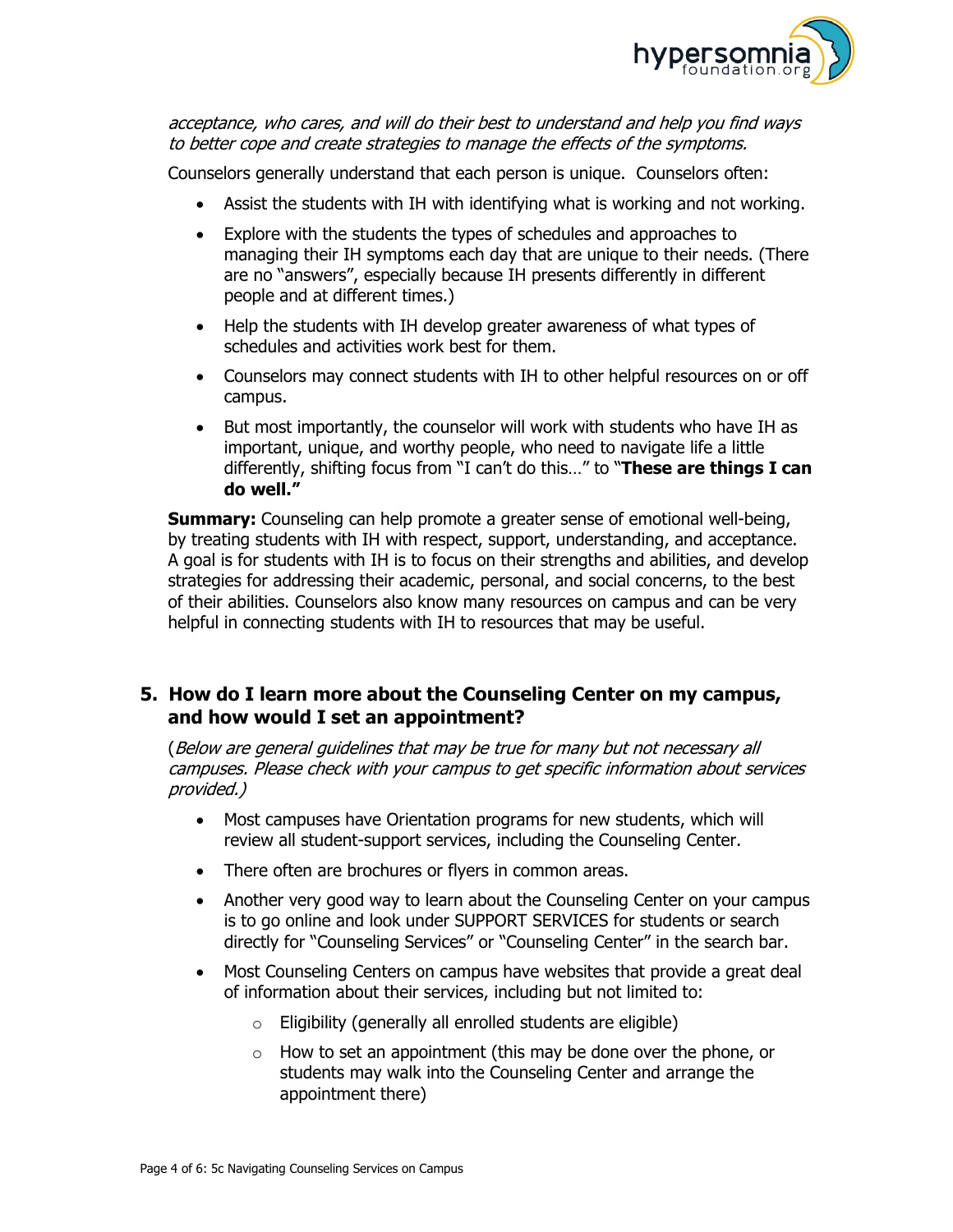

- $\circ$  Statement about confidentiality
- $\circ$  Number of sessions available
- $\circ$  If services are free or if there is a cost
- $\circ$  Types of forms to be filled out at the first session or in advance of the first session
- o Overview of counseling staff and interns working at the campus center
- o Online tips for a variety of personal concerns (to enhance rather than take the place of individual sessions)
- o Crisis Resources, including what to do if you need to see someone right away and what is available when the campus Counseling Center is closed

**Summary:** Most higher education campuses offer free or low cost services at the Counseling Centers, which often are located on or near campus. One way to find these services is online through the campus main web page. Search terms include, but are not limited to, "Support Services for Students," "Counseling Center," "Counseling Services," and "Crisis Resources." There may be differences in number of available sessions, but most Centers have some sessions at low or no cost and most also will have crisis protocols for support in place as well.

# **6. Help May Be an App Away!**

Many higher education institutions offer a variety of self-help resources, which may include "wellness apps." These Apps can be accessed from the students' smartphones, tablets, or computers **at any time of the day or night,** which can be very helpful for students with IH.

In addition to measuring levels of stress or giving feedback on your mood, they are designed to provide personal tips and tools for finding ways to feel better. While this does not take the place of personal counseling, it can be a wonderful resource for learning more about yourself and your feelings, and for taking initial steps towards your personal wellness goals.

**IMPORTANT:** If you are feeling in crisis, hopeless, or suicidal, please seek out help from the Campus Counseling Center or local emergency resource right away. They are there to provide support during a difficult time. A wellness app may alert you to feelings of crisis and who to contact if, in fact, you are in a crisis, but it is generally not meant to be the sole resource in a crisis situation.

**How do I find out if my Campus has a "wellness app" for me to use?** A good first step is to check on the Counseling Center or Counseling Services information page, with "Self-Help Resources" as a search term. You may also consider calling the Counseling Center and asking them, or checking with your Orientation or Academic Advisor.